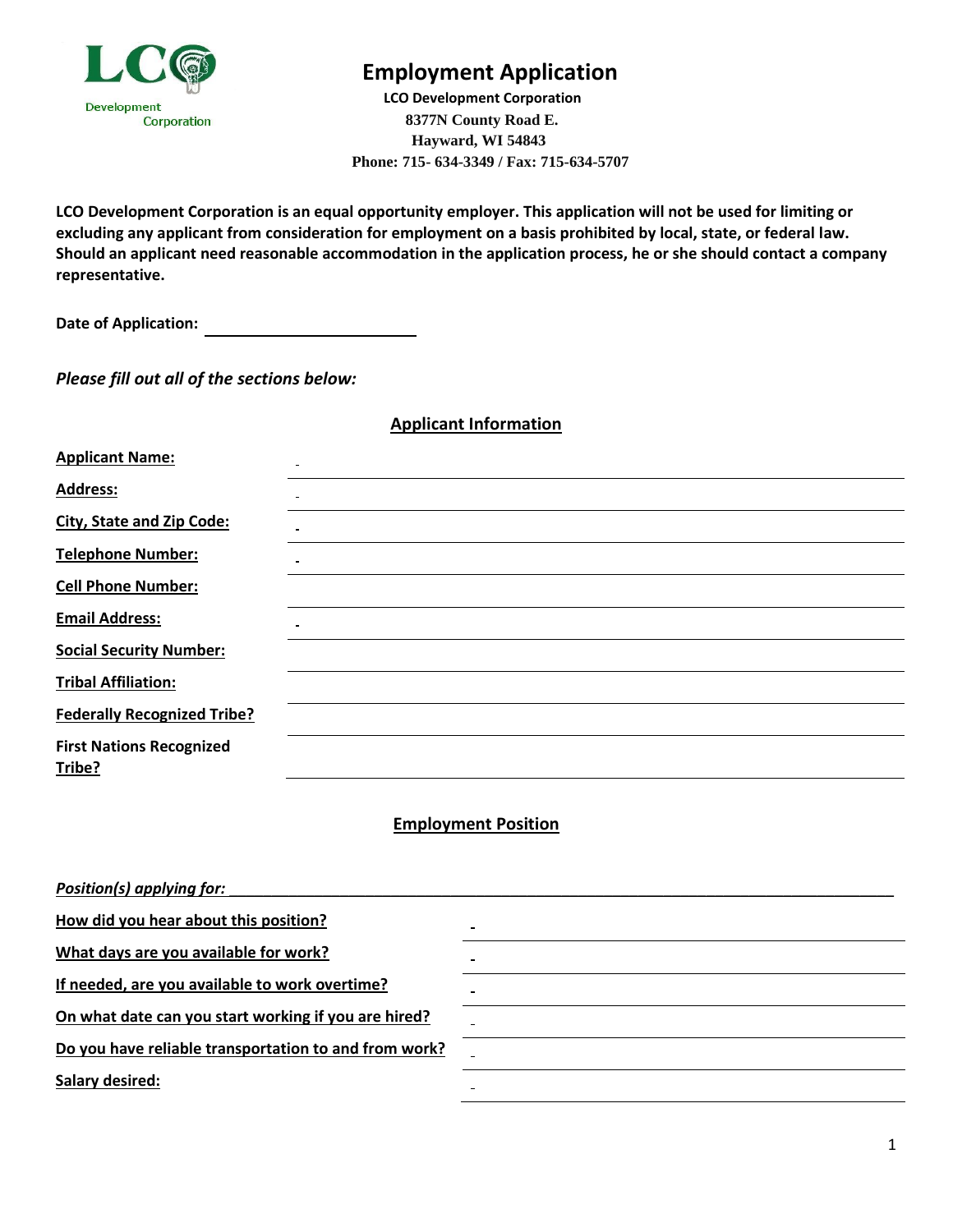#### **Transportation and Vehicle Information**

**Do you have reliable transportation?** ☐ **Yes** ☐ **No**

**Vehicle Insurance?** ☐ **Yes** ☐ **No If yes, Company:** 

**Valid Driver's License?** ☐ **Yes** ☐ **No** 

**If Yes, Driver's License #:**

### **Complete this transportation and vehicle information on pages 2 & 3, only if applying for positions that have transportation and information as requirements of the duties; see position description.**

#### **Accident Record**

**Accident record for past 3 years or more (Attach sheet if more information is needed) If none, write none.**

**Include: Dates, nature of accident (Head-on, rear end, upset, etc.), fatalities, injuries, hazardous material spill.**

## **Traffic Convictions**

**Traffic convictions and forfeitures for the past 3 years (Other than parking violations) If none, write none.**

**Include: Location, date, charge, and penalty (Attach sheet if more information is needed).**

### **Experience and Qualifications – Driver**

**List all driver licenses or permits held in the past 3 years.**

**Include: State, License number, type, and expiration date.**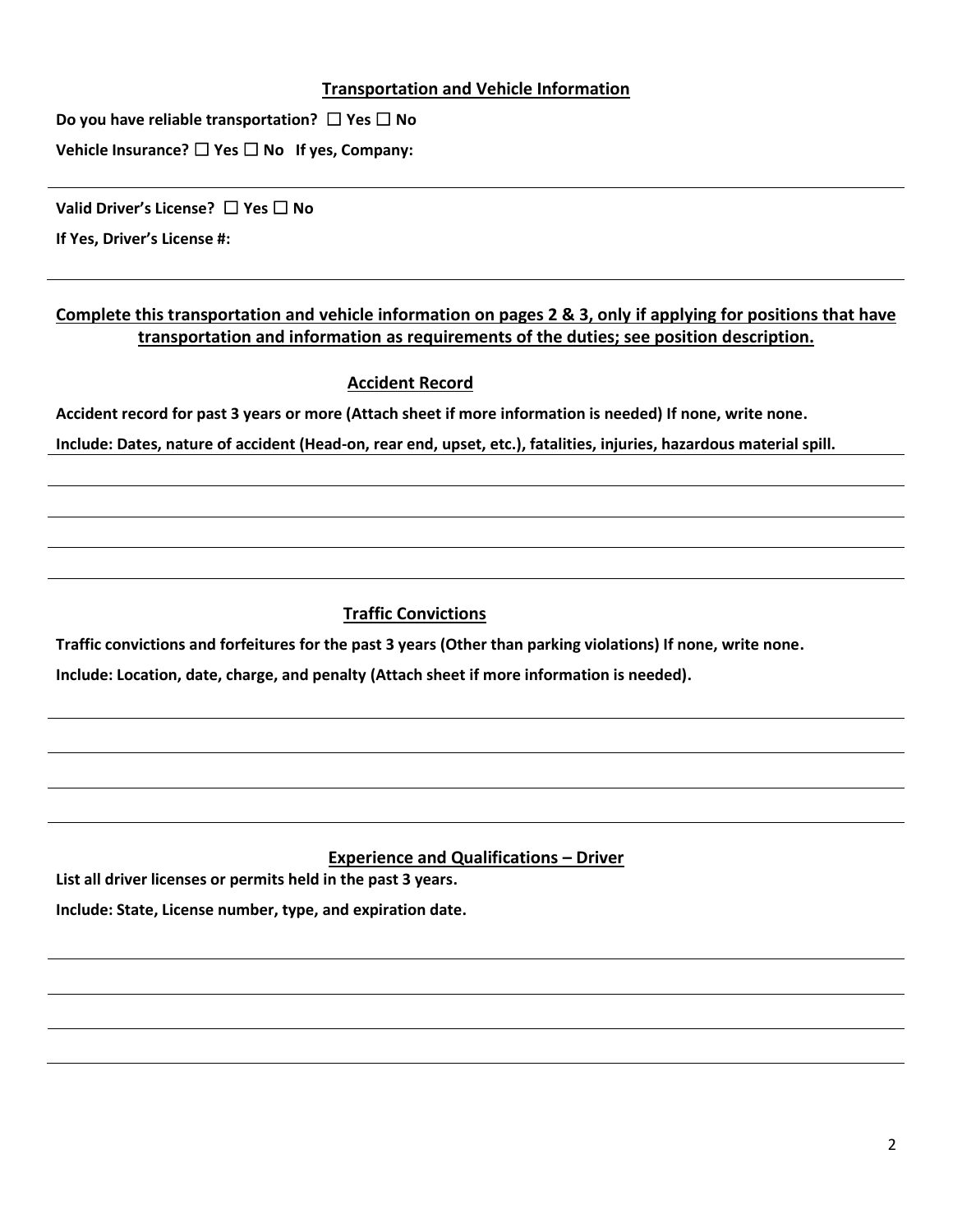**A. Have you ever been denied a license, permit or privilege to operate motor vehicle?** ☐**Yes** ☐**No** 

**B. Has any license, permit or privilege ever been suspended or revoked?** ☐**Yes** ☐**No If the answer to either A or B is yes, give details:**

#### **Driving Experience**

| <b>Class of Equipment</b>       |               | <b>Circle Type of Equipment</b> | <b>Dates</b>             |            |          |
|---------------------------------|---------------|---------------------------------|--------------------------|------------|----------|
|                                 |               |                                 |                          | From (M/Y) | To (M/Y) |
| <b>Dump Truck</b>               | ,□ Yes        | $\Box$ No                       | <b>Tandem, Quad Axel</b> |            |          |
| <b>Tractor and Semi-Trailer</b> | . □ Yes       | $\Box$ No                       | Low Boy                  |            |          |
| <b>Front End Loader</b>         | П<br>Yes      | $\Box$ No                       | Case, John Deere         |            |          |
| <b>Excavator</b>                | $\square$ Yes | $\Box$<br><b>No</b>             | <b>Kobelco</b>           |            |          |
| <b>Dozer</b>                    | l Yes         | $\square$ No                    | <b>John Deere</b>        |            |          |
| <b>Wheel Compactor</b>          | ∣□ Yes        | $\Box$ No                       | <b>Ingersoll-Rand</b>    |            |          |
| <b>Skid-Steer</b>               | പ് Yes        | $\Box$ No                       | <b>Bob-Cat, Case</b>     |            |          |
| <b>Material Handler</b>         | ∣□ Yes        | $\square$ No                    | <b>Ingersoll-Rand</b>    |            |          |

**List states operated in the last five years:**

**List special courses or training that will help you as a driver:** 

**List any safe driving awards you hold and from whom:**

### **Experience and Qualifications**

**List any trucking, transportation or other experience that may help in your work for this company:**

**List courses and training other than shown elsewhere is this application:** 

**List special equipment or technical materials you can work with (other than those already shown)**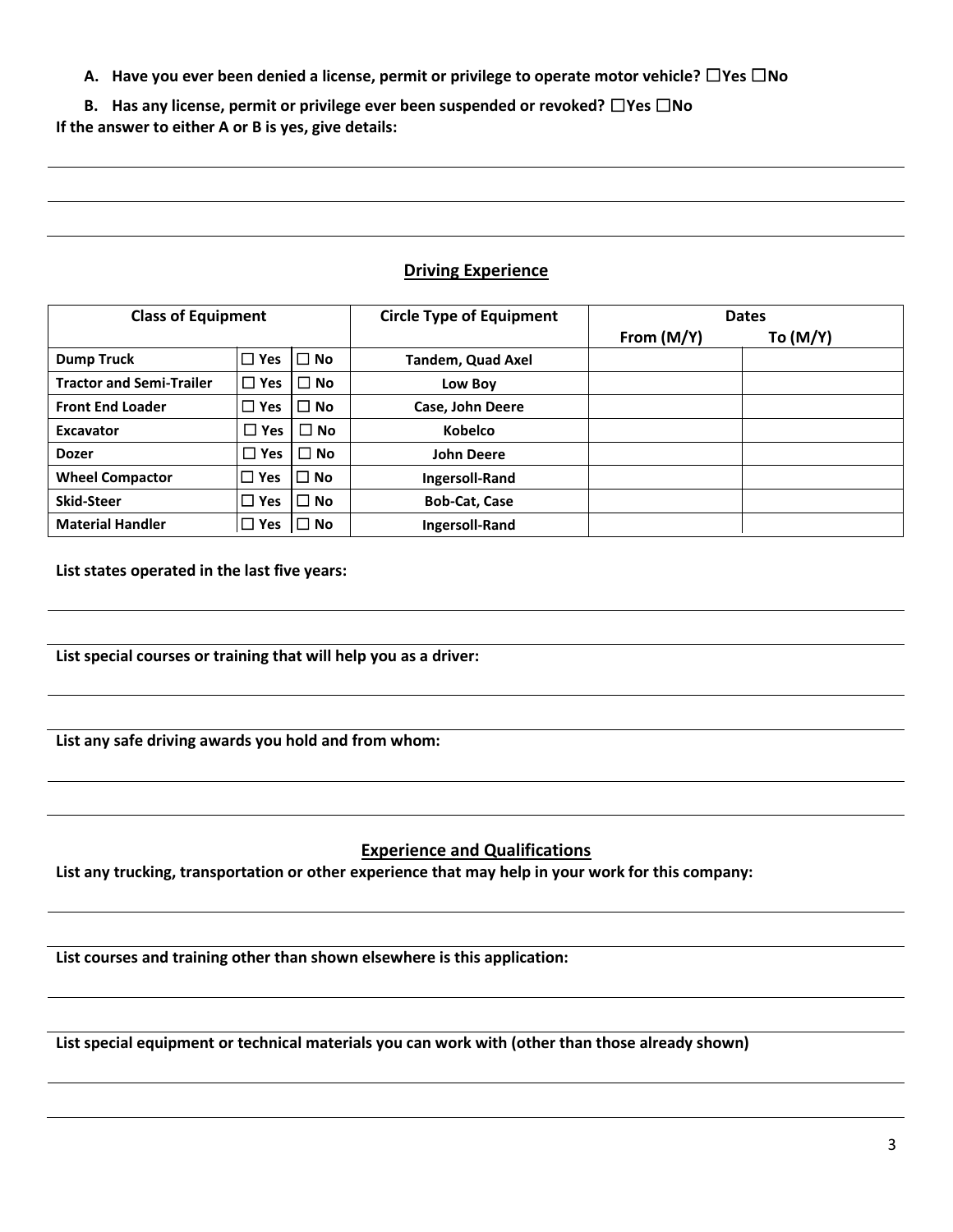#### **Personal Information**

**Have you ever applied to or worked for LCO Development Corporation before?** ☐**Yes** ☐**No If yes, when?**

**Are you 18 years of age or older?** ☐**Yes** ☐**No** 

**Are you a U.S. citizen or approved to work in the United States?** ☐**Yes** ☐**No** 

**What document can you provide as proof of citizenship or legal status?**

**Do you have any condition which would require job accommodations?** ☐**Yes** ☐**No** 

**If yes, please describe accommodations required below.**

**Have you ever been convicted of a criminal offense (felony or misdemeanor)?** ☐**Yes** ☐**No If yes, please state the nature of the crime(s), when and where convicted and disposition of the case:**

### **Job Skills/Qualifications**

**Please list below the skills and qualifications you possess for the position for which you are applying:**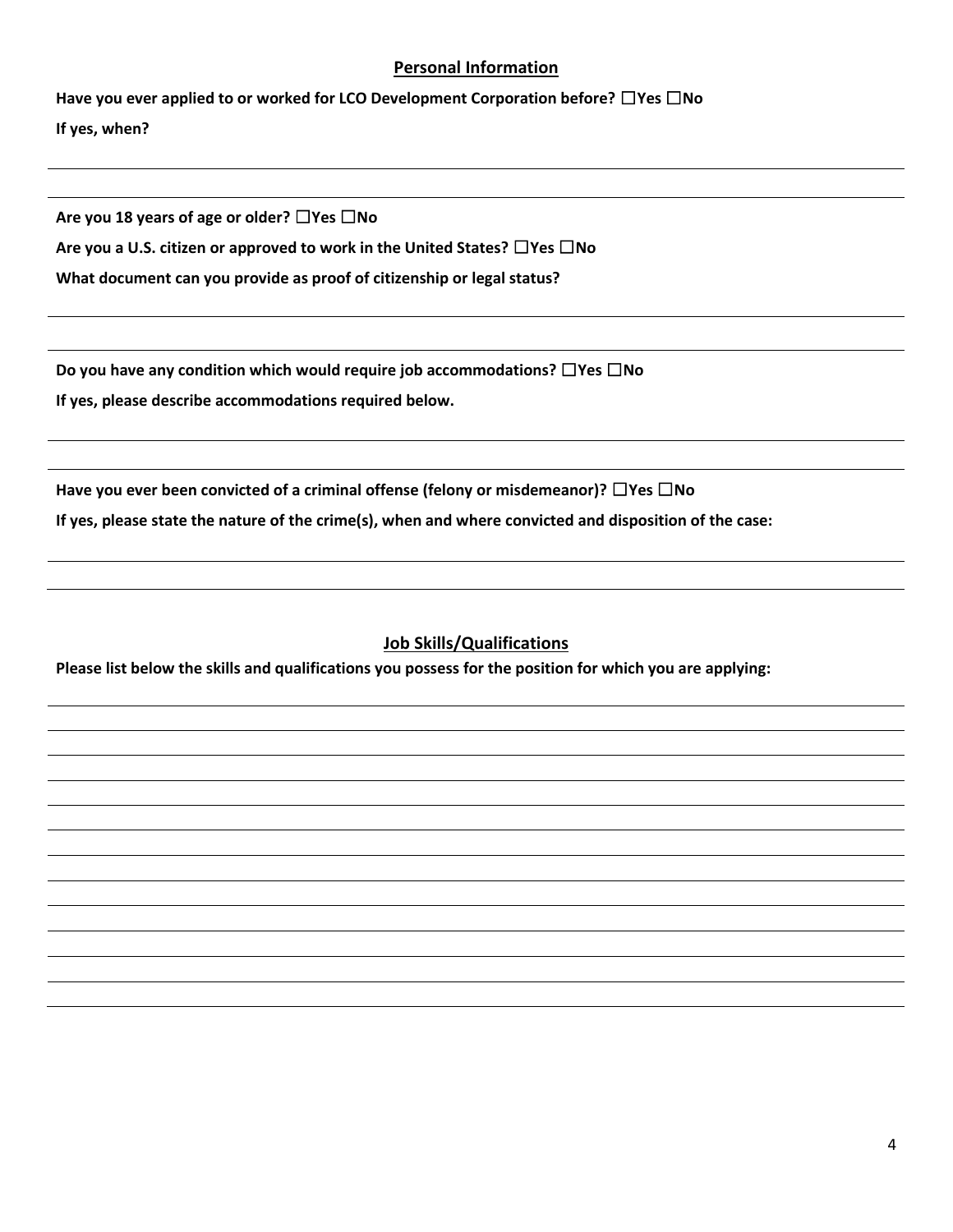#### **High School**

| <b>Name</b> | <b>Location (City, State)</b> | <b>Year Graduated &amp; Degree Earned</b> |
|-------------|-------------------------------|-------------------------------------------|
|             |                               |                                           |

#### **College/University**

| <b>Name</b> | <b>Location (City, State)</b> | <b>Year Graduated &amp; Degree Earned</b> |
|-------------|-------------------------------|-------------------------------------------|
|             |                               |                                           |
|             |                               |                                           |

## **Vocational School/Specialized Training**

| Name | <b>Location (City, State)</b> | <b>Year Graduated &amp; Degree Earned</b> |
|------|-------------------------------|-------------------------------------------|
|      |                               |                                           |
|      |                               |                                           |

#### **Military**

**Are you a member of the Armed Services?** ☐**Yes** ☐**No**

| What branch of the military did you enlist? |  |
|---------------------------------------------|--|
| What was your military rank when            |  |
| discharged?                                 |  |
| How many years did you serve in the         |  |
| military?                                   |  |
|                                             |  |

**What military skills do you possess that would be an asset for this position?**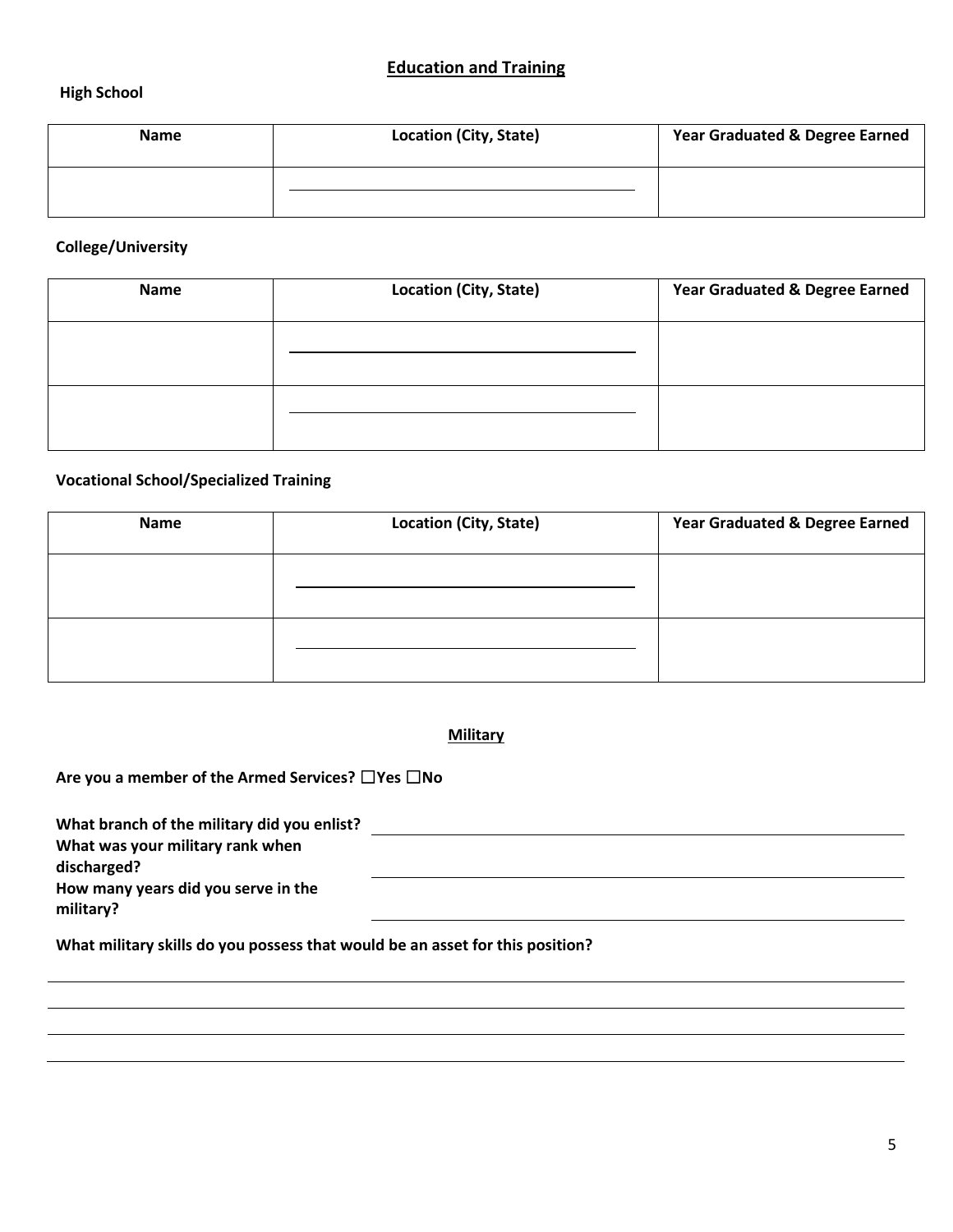#### **Previous Employment**

| <b>Employer Name:</b>            |              |
|----------------------------------|--------------|
| Job Title:                       |              |
| <b>Supervisor Name:</b>          |              |
| <b>Employer Address:</b>         |              |
| <b>City, State and Zip Code:</b> | $\mathbf{r}$ |
| <b>Employer Telephone:</b>       |              |
| Dates Employed:                  |              |
| <b>Reason for leaving:</b>       |              |
|                                  |              |
| <b>Employer Name:</b>            |              |
| Job Title:                       |              |
| <b>Supervisor Name:</b>          |              |
| <b>Employer Address:</b>         |              |
| <b>City, State and Zip Code:</b> |              |
| <b>Employer Telephone:</b>       |              |
| Dates Employed:                  |              |
| <b>Reason for leaving:</b>       |              |
|                                  |              |
|                                  |              |

| <b>Employer Name:</b>            | $\overline{\phantom{a}}$ |
|----------------------------------|--------------------------|
| Job Title:                       |                          |
| <b>Supervisor Name:</b>          |                          |
| <b>Employer Address:</b>         |                          |
| <b>City, State and Zip Code:</b> |                          |
| <b>Employer Telephone:</b>       |                          |
| Dates Employed:                  | $\sim$                   |
| <b>Reason for leaving:</b>       |                          |
|                                  |                          |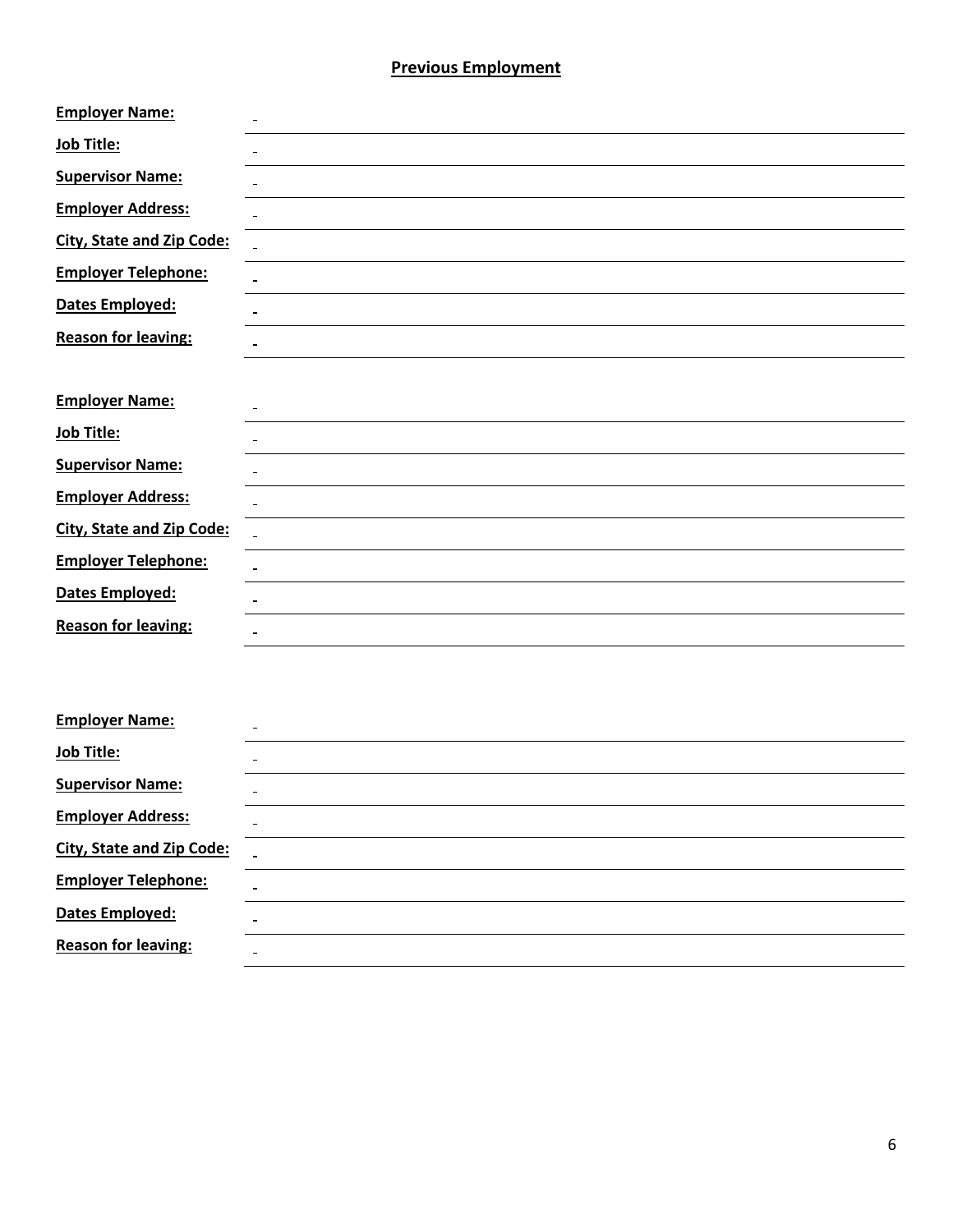#### **References**

#### **Please provide 3 personal and professional reference(s) below:**

| Reference | <b>Contact Information</b> |
|-----------|----------------------------|
|           |                            |
|           |                            |
|           |                            |

**I certify that the facts contained in this application are true and complete to the best of my knowledge. I understand that if employed, falsifying statements on this application shall be grounds for dismissal. I authorize investigation of all statements contained herein including references listed above to provide any and all information concerning my previous employment and any pertinent information they may have, personal or otherwise. I release all parties for all liability for any damage that may result from furnishing same to you. I understand and agree that if hired, my employment is for no definite period of time, regardless of the date of payment of my wages and salary, and I or the organization may terminate employment at any time without any prior notice.** 

**Applicant Signature: Dated: Dated: Dated: Dated: Dated: Dated: Dated: Dated: Dated: Dated: Dated: Dated: Dated: Dated: Dated: Dated: Dated: Dated: Dated: Dated: Dated: Dated:**

**If hired, I agree to the following: (1) to work the number of hours per day/week required by the position. (2) To accept supervision and instruction from the assigned supervisor. (3) Inform my supervisor in advance, of any absence from work. (4) Not to expect pay for absent periods that exceeds accumulation compensatory, vacation, or sick leave, if the program and position description allow this benefit. (5) Work on projects assigned, even if the projects may not conform to the position description. (6) All employment is At-Will; I or the organization may terminate employment at any time with or without prior notice; unless specifically stated otherwise in writing by the Tribal Governing Board.** 

**Applicant Signature: Dated:**

**Attach all supportive documentation to this application and submit at the same time. It is the applicant's sole responsibility to completely fill out this application and to complete an application for each position for which they wish to be considered. The personnel director nor the personnel committee shall be held responsible for incomplete information or applicants that are not completed for each specific position. It is the sole responsibility of the applicant to ensure they provided compete and accurate information to the personnel director and the personnel committee.** 

Applicant Signature: **Dated: Dated: Dated: Dated: Dated: Dated: Dated: Dated: Dated: Dated: Dated: Dated: Dated: Dated: Dated: Dated: Dated: Dated: Dated: Dated: Dated: Dated: Da**